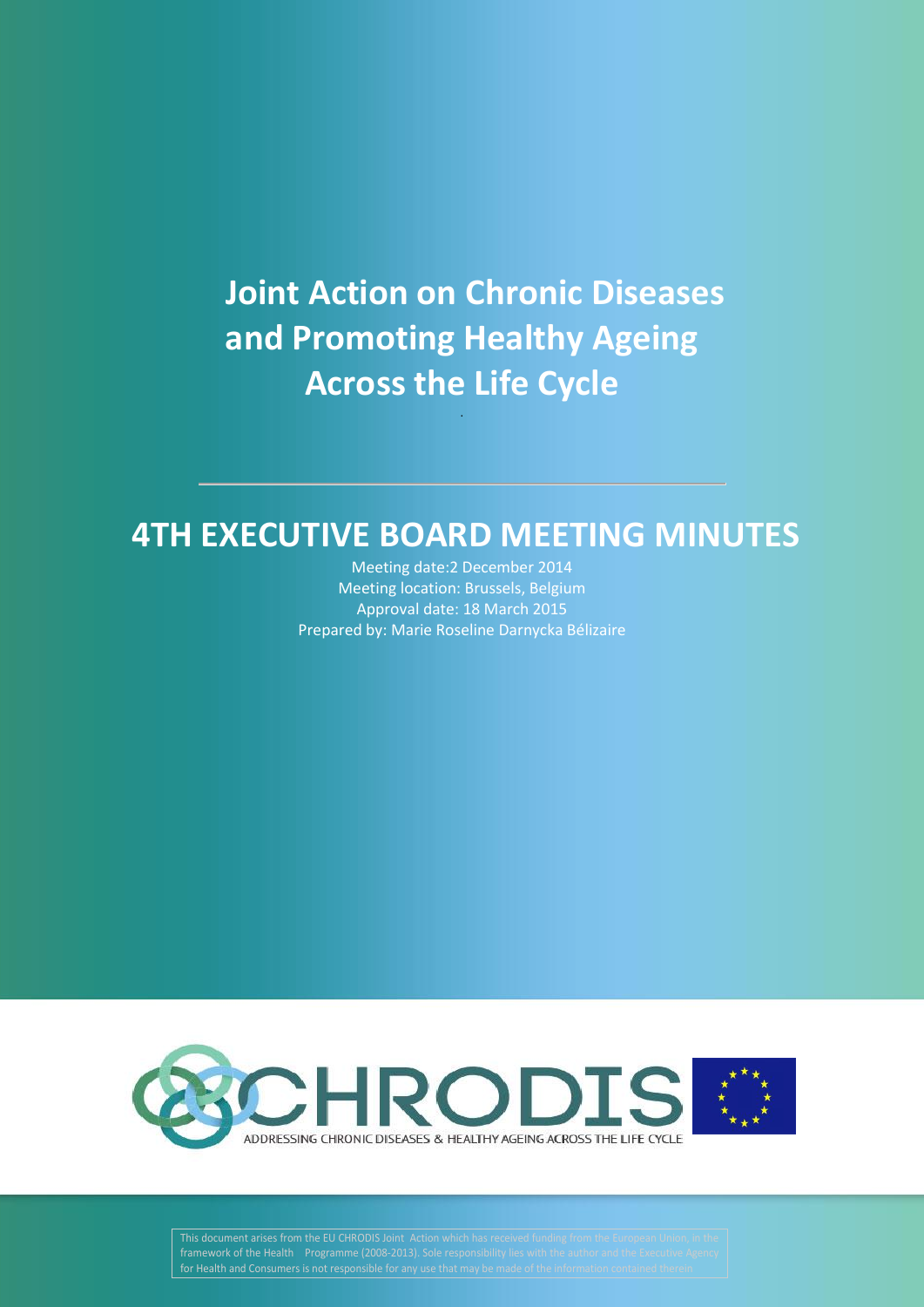**OBJECTIVE:** To strengthen collaboration and coordination between Work Packages (WP) and to self-evaluate the first year of the JA-CHRODIS.

## **LOCATION:**

EuroHealthNet, Rue de La Loi, 67 (3rd floor), 1040 Brussels, Belgium

#### **ATTENDANCE:**

- 1. **Juan E. Riese** *(Coordinator),* Health Institute Carlos III (ISCIII), Spain
- 2. **Gonzalo Arevalo**, Director of European Project Office, ISCIII, Spain (via teleconference)
- 3. **Marie Roseline Darnycka Bélizaire**, Health Institute Carlos III (ISCIII), Spain
- 4. **Carolina Rodriguez,** Ministry of Health, Social Services and Equality (MSSSI), Spain
- 5. **Marian López Orive**, Ministry of Health, Social Services and Equality (MSSSI), Spain
- 6. **Caroline Costongs,** EUROHEALTHNET, Belgium
- 7. **Ingrid Stegeman**, EUROHEALTHNET, Belgium
- 8. **Cristina Chiotan,** EUROHEALTHNET, Belgium
- 9. **Enrique Bernal,** Instituto Aragonés de Ciencias de la Salud (IACS), Spain
- 10. **Ramón Launa,** Instituto Aragonés de Ciencias de la Salud (IACS), Spain
- 11. **Thomas Kunkel,** Bundeszentrale für gesundheitliche Aufklærung (BZgA), Germany
- 12. **Federica Mammarella**, Agenzia Italiana del Farmaco (AIFA), Italy
- 13. **Rokas Navickas,** Vilniaus Universiteto Ligonés Santarişkių Klincos (VULSK), Lithuania
- 14. **Elena Jureviciene**, Vilniaus Universiteto Ligonés Santarişkių Klincos (VULSK), Lithuania
- 15. **Marina Maggini,** Istituto Superiore di Sanità (ISS), Italy
- 16. **Flavia Lombardo**, Istituto Superiore di Sanità (ISS), Italy
- 17. **Jelka Zaletel,** National Institute of Public Health (NIJZ), Slovenia
- 18. **Anne-Marie Yazbeck,** Chafea (via teleconference)

AGENDA: the agenda is available at [http://www.chrodis.eu/wp](http://www.chrodis.eu/wp-content/uploads/2014/12/AGENDA-.pdf)[content/uploads/2014/12/AGENDA-.pdf](http://www.chrodis.eu/wp-content/uploads/2014/12/AGENDA-.pdf)



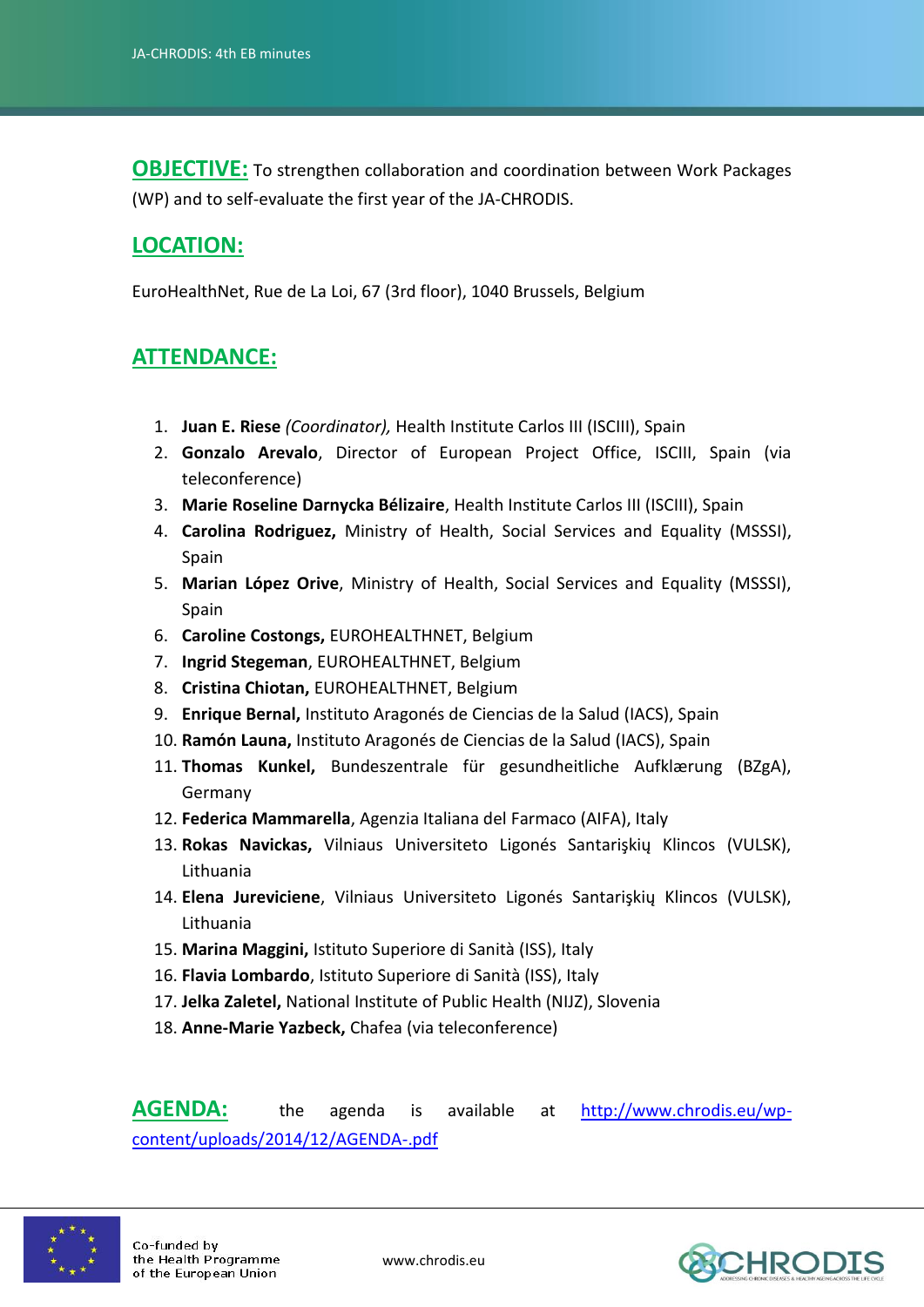#### **OPENING SESSION**

Caroline Costongs, Director of EuroHealthNet, welcomed the participants and explained the role of EuroHealthNet in dissemination activities across Europe. She highlighted the participation of the institution at other JA as leader of the WP on dissemination.

Juan E. Riese explained the objective of the 4th Executive Board (EB) meeting which has mainly been the review of the activities performed during the first year and to check the present situation as a starting point for the activities in 2015. He emphasized to keep in mind the objectives of JA-CHRODIS and their importance for the development of future strategies in chronic diseases' management across the EU.

#### **PRESENTATIONS OF WORK PACKAGES**

- 1. Every work package leader highlighted the most important achievements during the first year of implementation of the JA making a direct comparison among activities planned and activities performed indicating their level of accomplishment.
- 2. Leaders focused on the progress of the activities at work package level based on the Gantt chart agreed at the beginning of the Joint Action as modified in Mid-2014 after the Executive Board meeting in Rome on July 2014.
- 3. The leaders/co-leaders pointed out the hurdles and the challenges they faced during the first year of execution of the JA.
- 4. The participants expressed their satisfaction about their collaboration and performance of the JA and the collaboration together in the JA and how the activities are being implemented; however the coordination among partners could be improved.
- 5. Regarding WP3, the procedure to replace the WP3 leader began on November 4th, 2014. So far two Expressions of Interests were received from Germany and Spain. The coordination decided to extend the deadline and resend the request for proposal of interest to all partners involved in the JA including Collaborating Partners. Gonzalo Arevalo explained the process of negotiation with EHMA and YPE (Greek partners) to have resources to allocate to the new WP3 leadership. In this sense, the EB agreed on the ineligibility of the amount of 20,000 Euros for national evaluation budget by YPE. The EB underlined on the necessity to use the available fund as wisely as possible.
- 6. WPLs agreed on the need to partial access to the financial report from the Associated Partners in order to compare the work done in the WP with the number



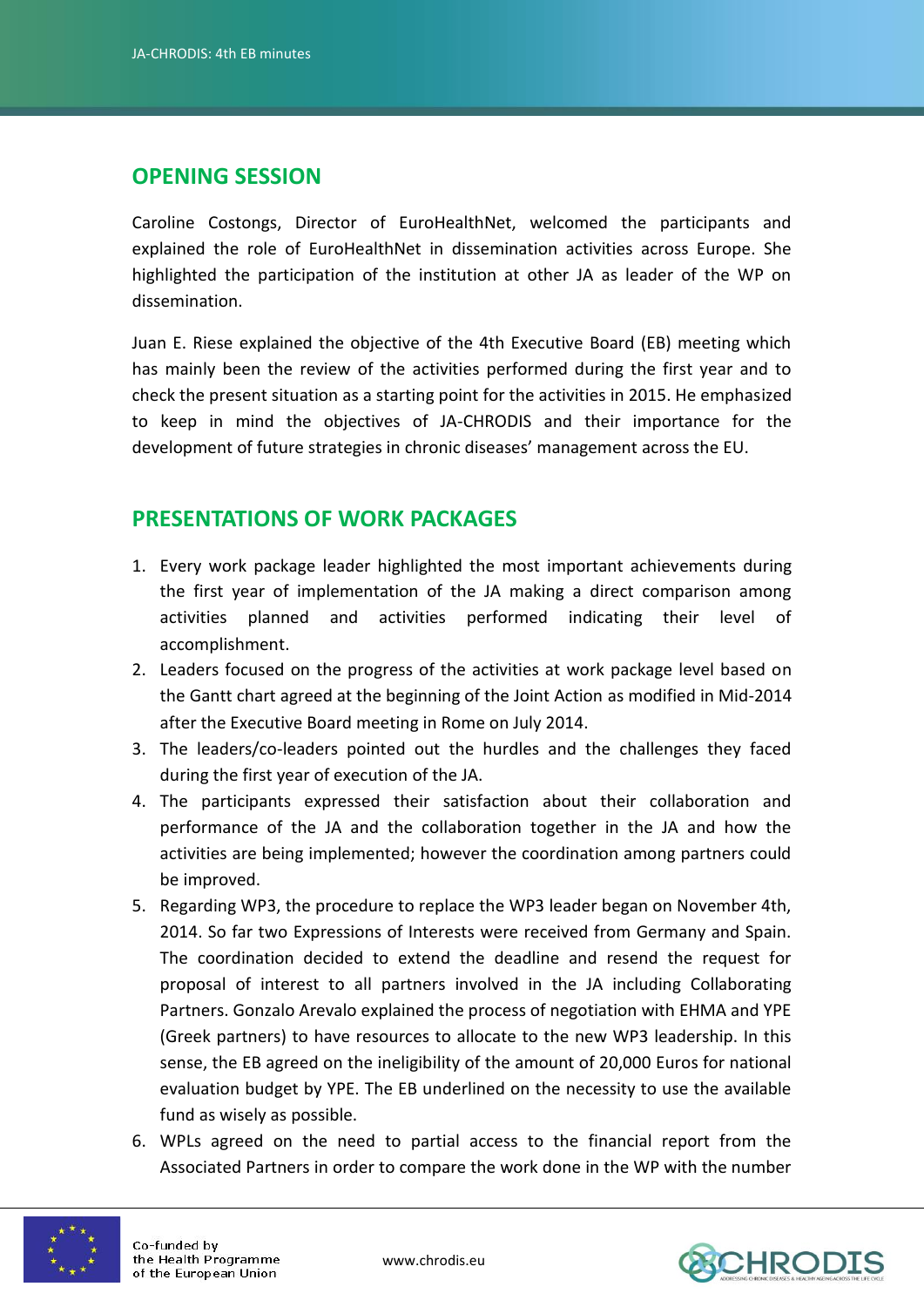of days declared in the reports, prior to their submission to the European Commission.

All the presentations are available at [http://www.chrodis.eu/events/4th-executive](http://www.chrodis.eu/events/4th-executive-board-meeting/)[board-meeting/](http://www.chrodis.eu/events/4th-executive-board-meeting/)

#### **AGREEMENT ON THE PKE REQUIREMENT DRAFT**

The WP4 Leader sent the document to the EB on November 4th, 2014. EB partners replied with general and specific questions and comments. During the presentation, the requirements were presented and analysed for the Platform of Knowledge Exchange (PKE): the on line tools, clearinghouse, digital library and the online helpdesk. The human actors that are planned to be involved were expalined, i.e., users, reviewers, referees, the help-desk manager and the system administrator. The functionalites among every PKE actors were described.

Multiple questions have been raised by T. Kunkel regarding the the human resources to be involved for the PKE,its sustainibility, its scope and purpose. E.Bernal explained that JA-CHRODIS is developing a pilot using the resources allocated in the Grant Agreement. Once the pilot is concluded, the next phase will rely on the sustainability of the JA.

Practices will be ranked in a list and tacitly scored: the first one will be the best, the second in the list the following on in the ranking and so on. An alternative could be to group them into 3 categories: best, good and candidate. No practices will be clasified as rejected.

It was raised wether Good Practices should have an "expiry date". E.Bernal suggested 3-5 years. This issue will be reflected in the business plan.

General questions remain open on the scope and content of the online library as well as the functionalities of the Help Desk.

There are pending questions regarding the human resources needed from WP partners for the present development of the PKE which should be clarified during a next TC.

Additionally, an eventual collaboration with EIP AHA that would include an activity intended to transform existing EIP AHA practices from a number of EIP AHA Action Groups into CHRODIS format for evaluating them through the PKE was discused. Early next year a meeting will be scheduled in order to exchange information on EIP AHA and CHRODIS platforms and possible collaboration.